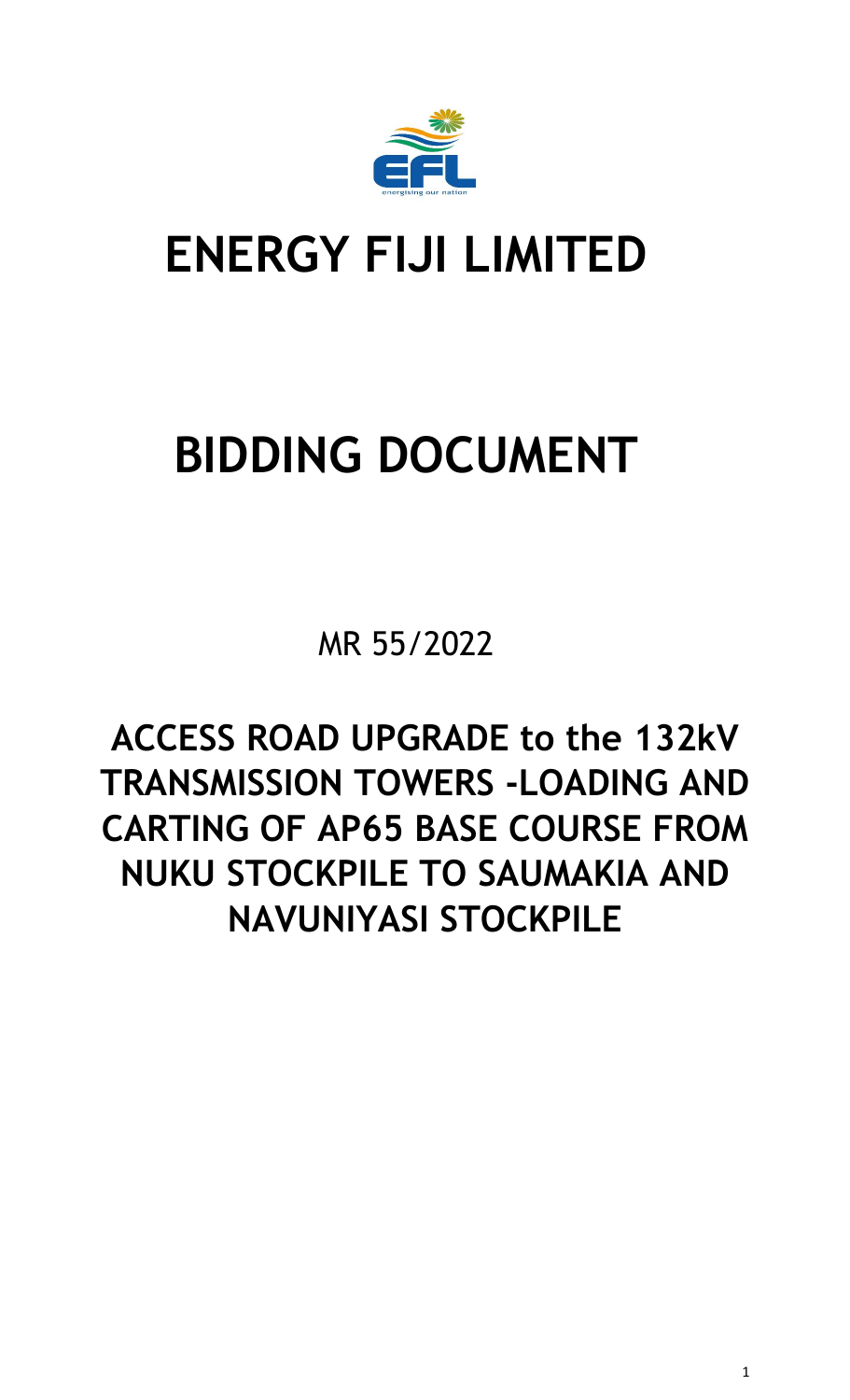# **Section 1. Instructions to Bidders**

| 1. Scope of Bid<br>2. Eligible Bidders                               | Energy Fiji Limited (hereinafter referred to as "the Employer"), wishes<br>to receive bids for LOADING AND CARTING OF AP65 BASE COURSE FROM<br>NUKU STOCKPILE TO SAUMAKIA AND NAVUNIYASI STOCKPILE as specified<br>in these bidding documents.<br>This Invitation to Bid is open to bidders who have sound financial<br>background and have previous experience in supplying Borer(s). |  |
|----------------------------------------------------------------------|----------------------------------------------------------------------------------------------------------------------------------------------------------------------------------------------------------------------------------------------------------------------------------------------------------------------------------------------------------------------------------------|--|
|                                                                      | Bidders shall provide such evidence of their continued eligibility<br>satisfactory to the Employer as the Employer shall reasonably request.                                                                                                                                                                                                                                           |  |
|                                                                      | Bidders shall not be under a declaration of ineligibility for corrupt or<br>fraudulent.                                                                                                                                                                                                                                                                                                |  |
| 3. Eligible<br>Materials,<br><b>Equipment and</b><br><b>Services</b> | The dumper truck and excavator for loading to be supplied under the<br>Contract shall have their origin from a reputable companies. The bidders<br>must provide evidence of the origin of the borer.                                                                                                                                                                                   |  |
| 4. Qualification of<br>the Bidder                                    | To be qualified for award of Contract, bidders shall submit proposals<br>regarding scheduling and resourcing which shall be provided in sufficient<br>detail to confirm the bidder's capability to fulfil the contract.                                                                                                                                                                |  |
| 5. Cost of Bidding                                                   | The bidder shall bear all costs associated with the preparation and<br>submission of its bid and the Employer will in no case be responsible or<br>liable for those costs.                                                                                                                                                                                                             |  |
| 6. Submitting of<br><b>Tender Bids</b>                               | To register your interest and tender a response, view 'Current<br>Tenders' at: https://www.tenderlink.com/efl                                                                                                                                                                                                                                                                          |  |
|                                                                      | For further information contact The Unit Leader Strategic<br>Procurement, Inventory & Properties at tenders@efl.com.fj                                                                                                                                                                                                                                                                 |  |
| 7. Deadline for<br>Submission of                                     | Bids must be received by the Employer at the address specified above no<br>later than 1600 hours (Fiji Time) (16 <sup>th</sup> March 2022).                                                                                                                                                                                                                                            |  |
| <b>Bids</b>                                                          | The Employer may, at its discretion, extend the deadline for submission<br>of bids by issuing an addendum, in which case all rights and obligations<br>of the Employer and the bidders previously subject to the original<br>deadline will thereafter be subject to the deadlines extended.                                                                                            |  |
| 8. Late Bids                                                         | Any bid received by the Employer after the deadline for submission of<br>bids prescribed will be rejected and returned unopened to the bidder.                                                                                                                                                                                                                                         |  |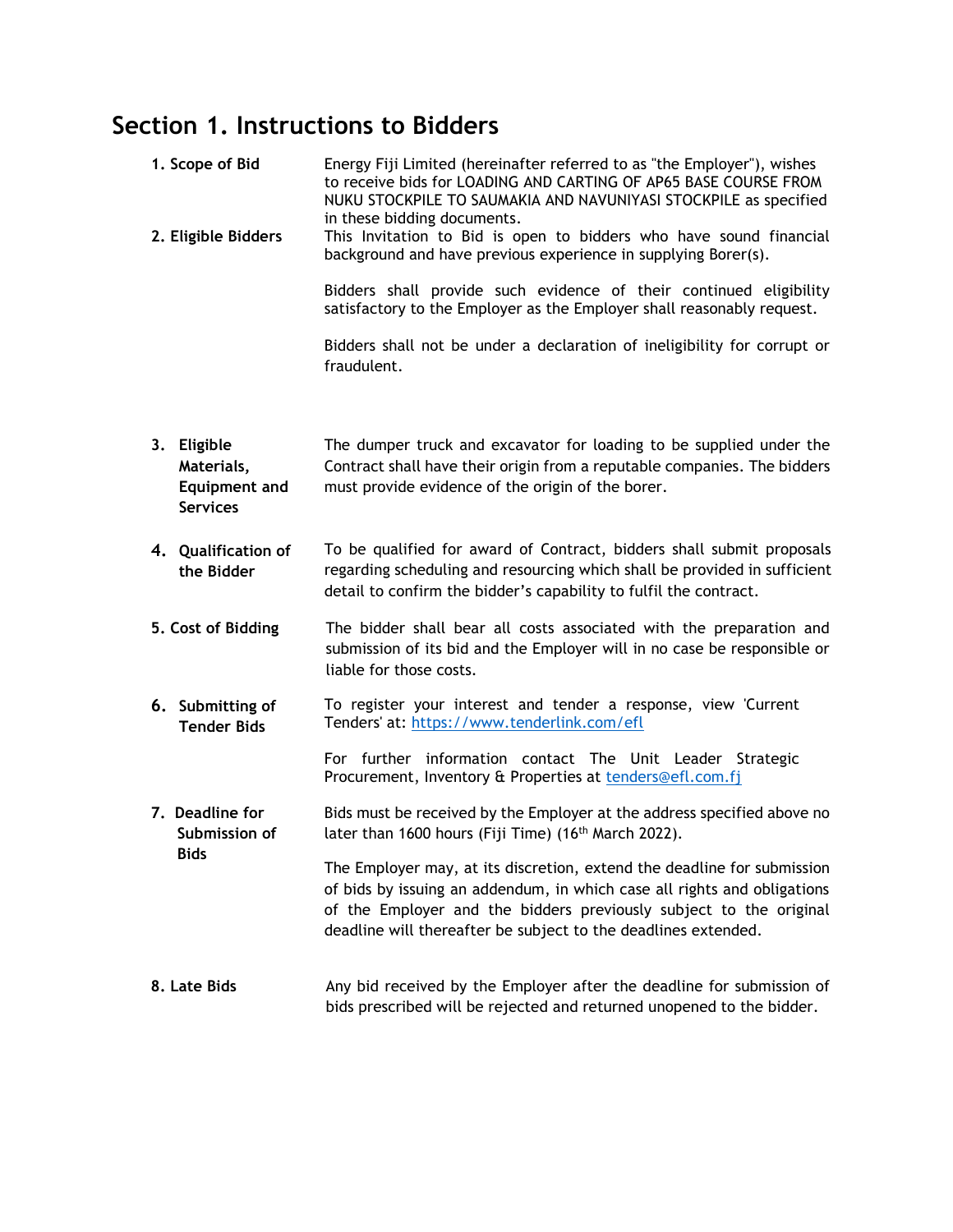**9. Modification and**  The bidder may modify or withdraw its bid after bid submission, a proper **Withdrawal of Bid** addendum outlining the modification or withdrawal is uploaded in tender link.

No bid shall be modified after the deadline of tender bids.

- **10. Employer's Right to Accept any Bid and to Reject any or all Bids** The Employer reserves the right to accept or reject any bid, and to annul the bidding process and reject all bids, at any time prior to award of Contract, without thereby incurring any liability to the affected bidder or bidders or any obligation to inform the affected bidder or bidders of the grounds for the Employer's action.
- **11. Notification of Award** Prior to expiration of the period of bid validity prescribed by the Employer, the Employer will notify the successful bidder by fax/email, confirmed by registered letter, that its bid has been accepted. This letter (hereinafter and in the Conditions of Contract called the "Letter of Acceptance") shall name the sum which the Employer will pay the Contractor in consideration of the execution, completion and maintenance of the Works by the Contractor as prescribed by the Contract (hereinafter and in the Conditions of Contract called "the Contract Price").

The notification of award will constitute the formation of the Contract.

Upon the furnishing by the successful bidder of a performance security, the Employer will promptly notify the other bidders that their bids have been unsuccessful.

**12. Signing of Contract Agreement** At the same time that he notifies the successful bidder that its bid has been accepted, the Employer will send the bidder the Form of Contract Agreement provided in the bidding documents, incorporating all agreements between the parties.

> Within 7 days of receipt of the Form of Agreement, the successful bidder shall sign the Form and return it to the Employer.

- **1. Corrupt or Fraudulent Practices** The Employer requires that the Contractor observe the highest standard of ethics during the procurement and execution of such contracts. In Pursuance of this policy, the Employer:
	- (a) defines, for the purposes of this provision, the terms set forth below as follows:
		- (i) "corrupt practice" means behavior on the part of officials in the public or private sectors by which they improperly and unlawfully enrich themselves and/or those close to them, or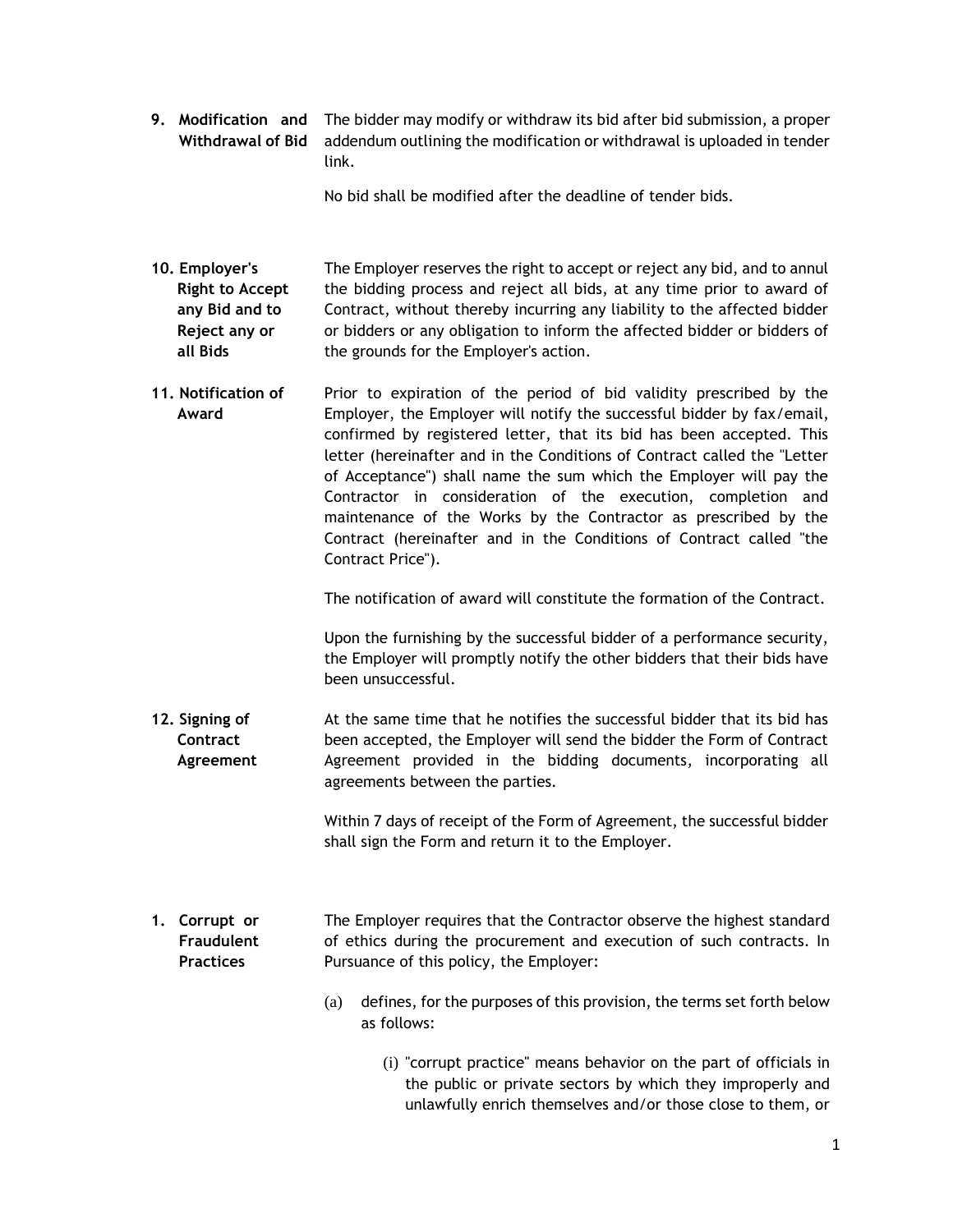induce others to do so, by misusing the position in which they are placed, and it includes the offering, giving, receiving or soliciting of anything of value to influence the action of any such official in the procurement process or in contract execution; and

- (ii) "fraudulent practice" means a misrepresentation of facts in order to influence a procurement process or the execution of a contract to the detriment of the Employer, and includes collusive practice among bidders (prior to or after bid submission) designed to establish bid prices at artificial noncompetitive levels and to deprive the Employer of the benefits of free and open competition;
- (b) EFL will reject a proposal for award if it determines that the bidder recommended for award has engaged in corrupt or fraudulent practices in competing for the contract in question.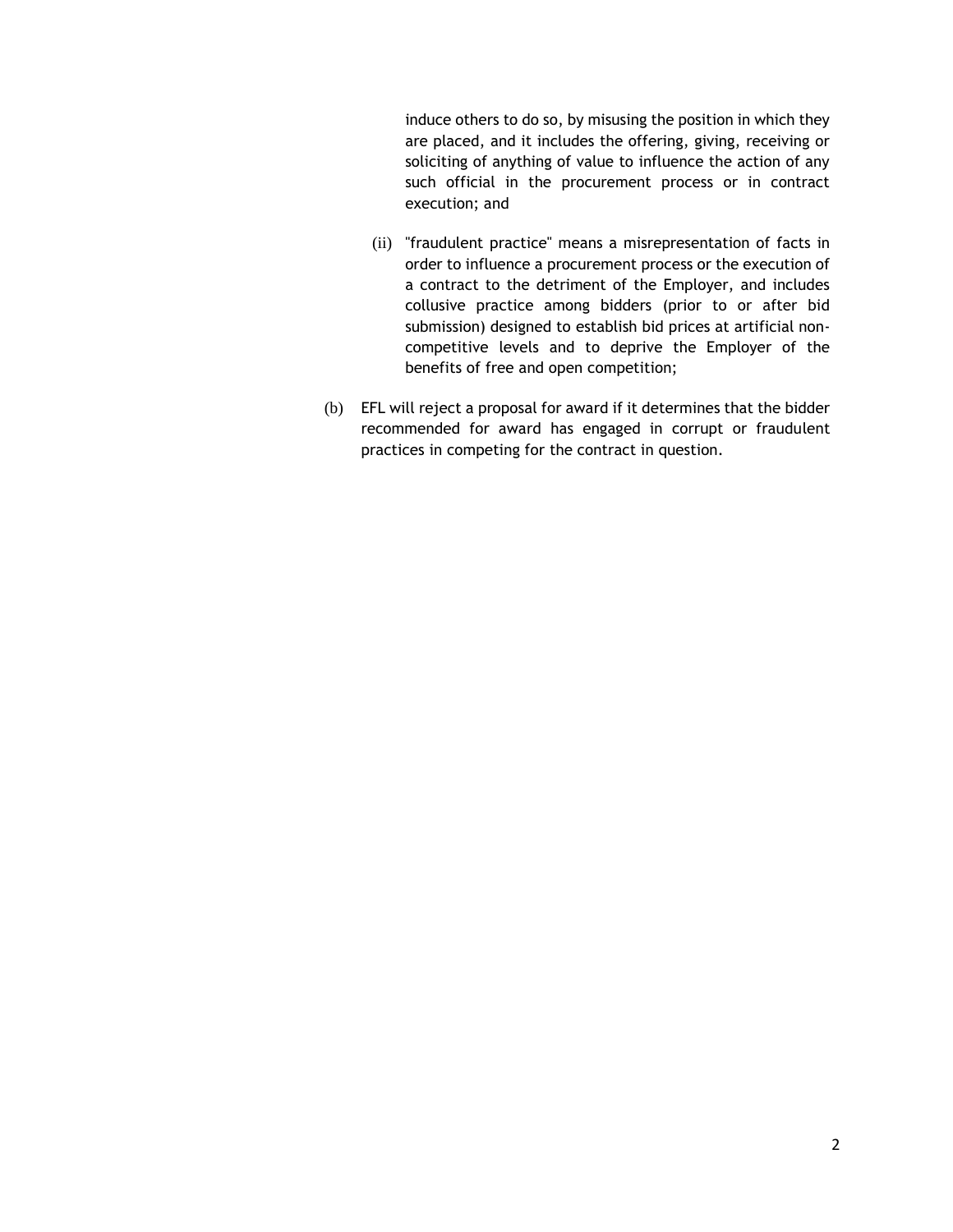# **Table of Contents**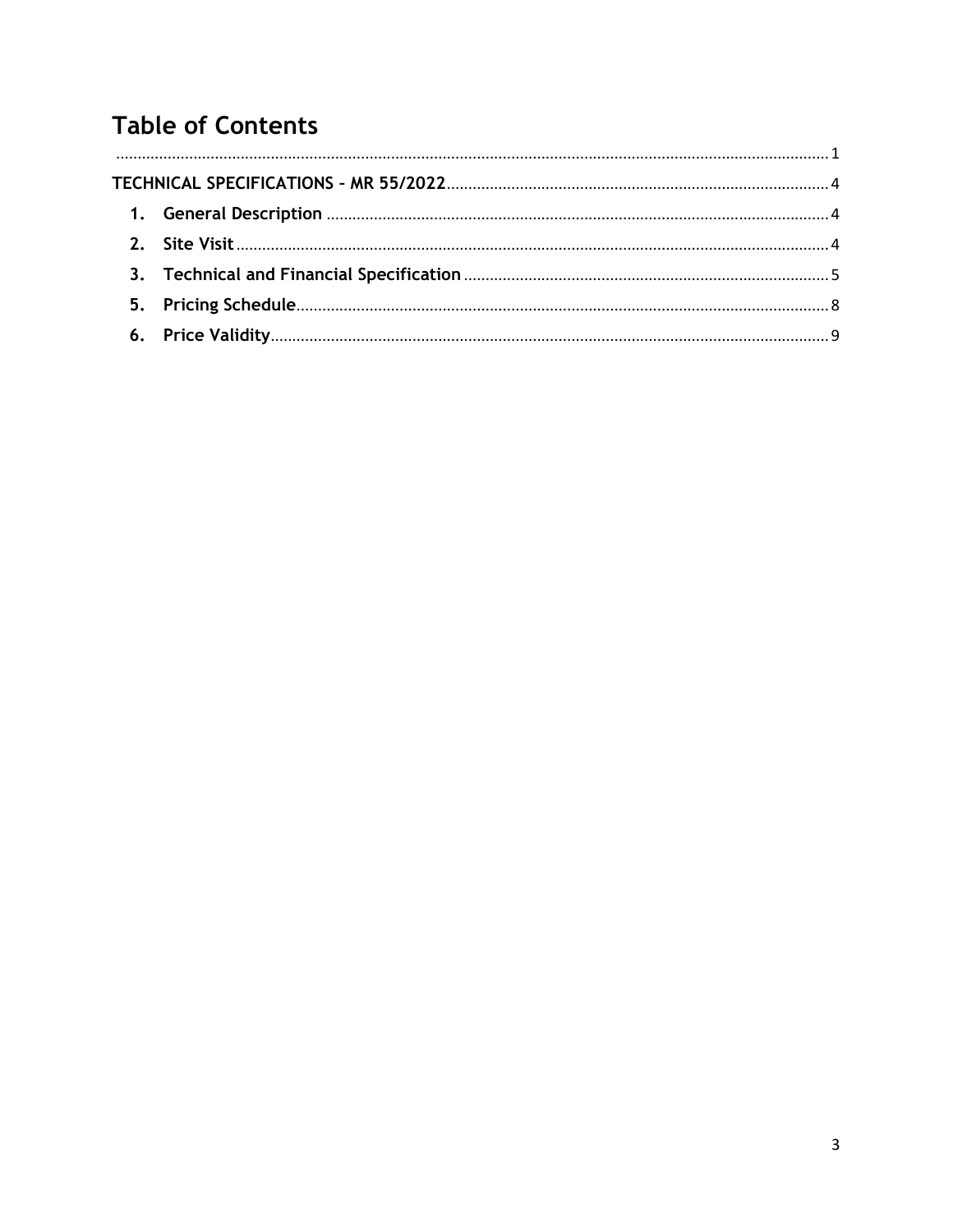## <span id="page-5-0"></span>**TECHNICAL SPECIFICATIONS – MR 55/2022 ACCESS ROAD UPGRADE to the 132kV TRANSMISSION TOWERS -LOADING AND CARTING OF AP65 BASE COURSE FROM NUKU STOCKPILE TO SAUMAKIA AND NAVUNIYASI STOCKPILE**

## <span id="page-5-1"></span>**1. General Description**

EFL would like to receive bids from road construction or trucking contractors to load materials from Nuku stockpile site and offload at two location: Saumakia and Navuniyasi.

There is an ongoing access road construction project for Energy Fiji Limited to upgrade access road to our transmission towers therefore the contractor is required to transport AP65 materials from Nuku stockpile site to Saumakia and Navuniyasi stockpile. These stockpiles location are right in the interior extending some 8.1km (Saumakia) and 12km (Navuniyasi). The main access road from Nuku stockpile has been gravel with minimum compaction. **A limit of 7 cubic meter of AP65 Base Course is allowed per truck.** 

The bidder's proposal shall address all specification and shall include sufficient information and supporting documentation in order to determine compliance with this specification without further necessary inquiries.

## <span id="page-5-2"></span>**2. Site Visit**

A mandatory site visit will be conducted on Tuesday 8th March 2022 at 11am at the Junction of Nuku Village.

Site Visit Contact Person: Amitesh Chandra, Ph: 8915712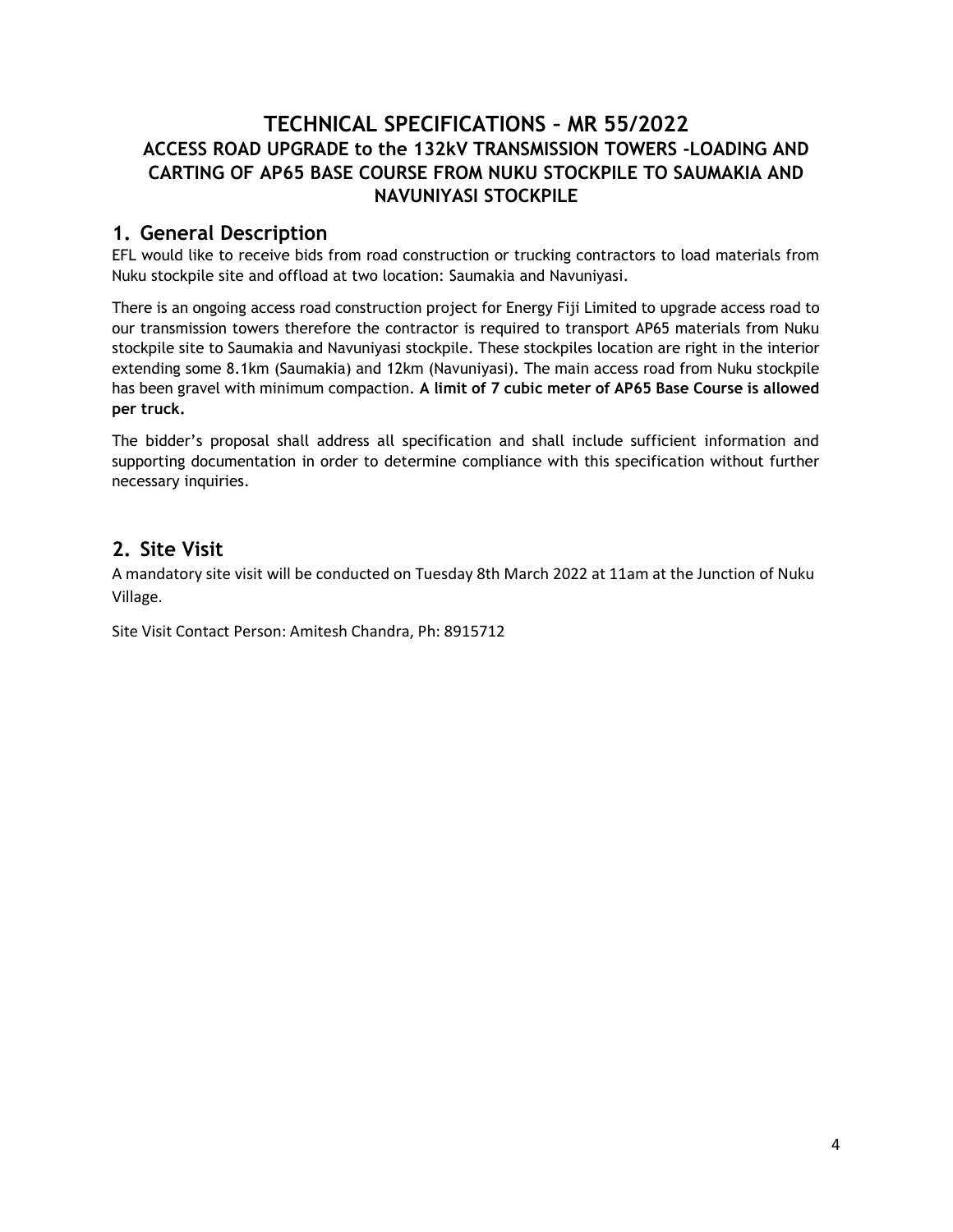## <span id="page-6-0"></span>**3. Technical and Financial Specification**

**Note to bidders**: Please submit a copy the table below with your products details (in the BIDDERS PRODUCT DETAILS column) in comparison to what is required by the employer.

#### **Locality Plan for the Access Road**



|                                            | <b>Technical Specification</b>                                                                        |                         |
|--------------------------------------------|-------------------------------------------------------------------------------------------------------|-------------------------|
| Specification                              | <b>EFL's Mandatory</b><br>Requirement                                                                 | <b>Bidders Comments</b> |
| Number of Trucks with Reg:<br>numbers      | More than 5 trucks                                                                                    |                         |
| Past carting reference                     | Provide list of company names and<br>reference                                                        |                         |
| Loading Capacity                           | 5-7 meter cubic                                                                                       |                         |
| Loading means                              | Excavator                                                                                             |                         |
| <b>Excavator Operator</b>                  | Minimum 5 years' experience<br>(Documents to be Submitted of<br>Experience) i.e. license details, EFL |                         |
| <b>Truck Drivers</b>                       | Minimum 5 years' experience<br>(Documents to be Submitted of<br>Experience) i.e. license details, EFL |                         |
| <b>OHS Certification of</b><br>Excavator   | Documentation to be provided with<br><b>Bid</b>                                                       |                         |
| <b>Wheel Tax Validity of Trucks</b>        | Copy of Wheel Tax to Be Provided<br>with Bid                                                          |                         |
| Valid FNPF Compliance<br>Certificate       | Documentation to be provided with<br><b>Bid</b>                                                       |                         |
| <b>Valid Tax Compliance</b><br>Certificate | Documentation to be provided with<br>Bid                                                              |                         |
| Valid FNU Compliance<br>Certificate        | Documentation to be provided with<br><b>Bid</b>                                                       |                         |
| Public Liability Insurance                 | Documentation to be provided with<br>Bid                                                              |                         |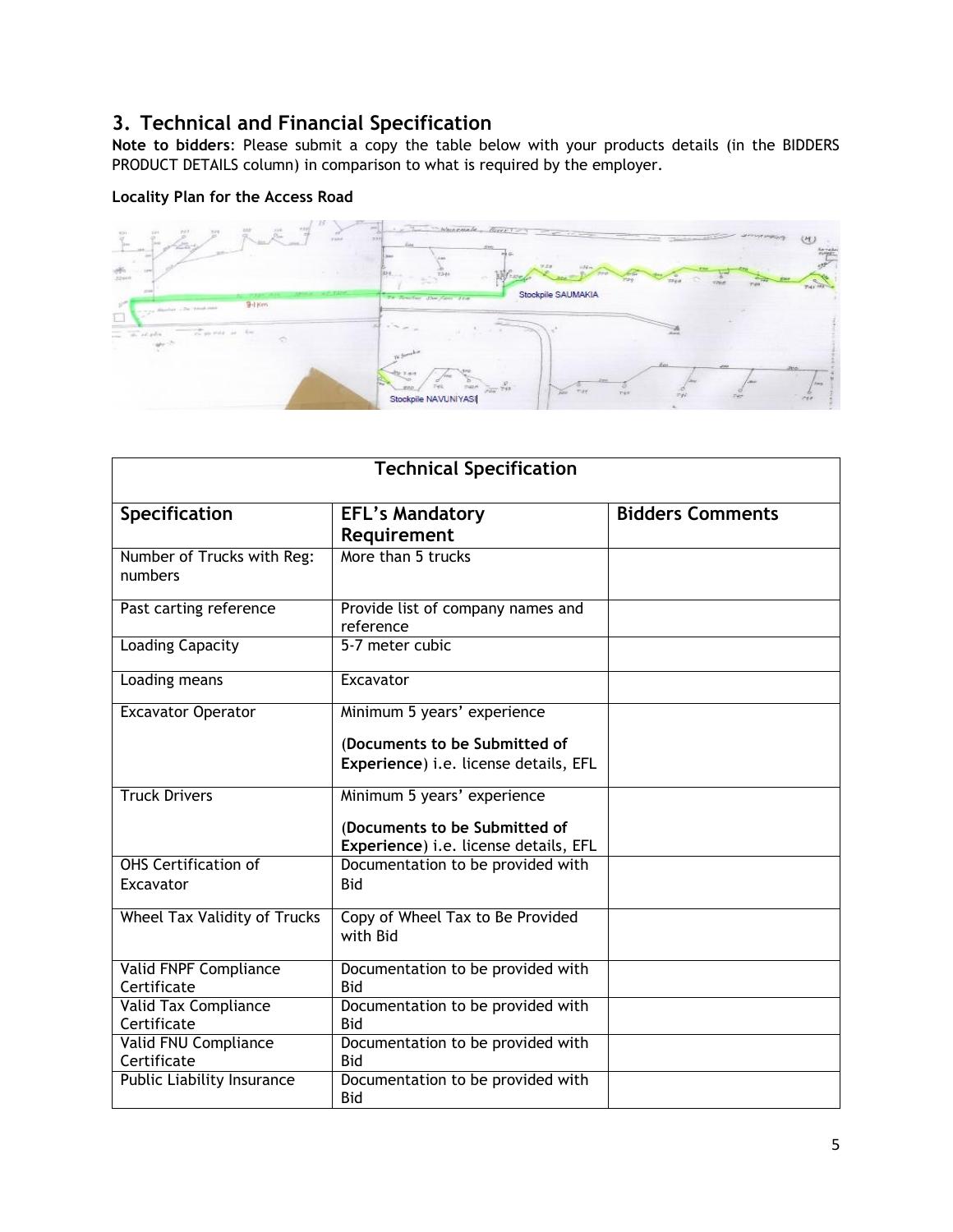| <b>Contractors all Risk</b><br>Insurance | Documentation to be provided with<br>Bid |  |
|------------------------------------------|------------------------------------------|--|
| <b>Business Registration</b>             |                                          |  |
| /Company Certificate                     |                                          |  |

Note:

1. Bid prices shall be typed; bids with handwritten prices shall be disqualified

#### **For Companies Registered in Fiji**

- Companies must comply with the Fiji Income Tax and the Value added tax regulation
- **Provision of valid Tax Compliance Certificate.**
- **Provision of valid FNPF Compliance Certificate.**
- **Provision of valid FNU Compliance Certificate.**
- **Provision of insurance policies Public Liability**
- EFL will deduct 5% from supplier payment and remit to FRCS as provisional Tax under new tax administration decree.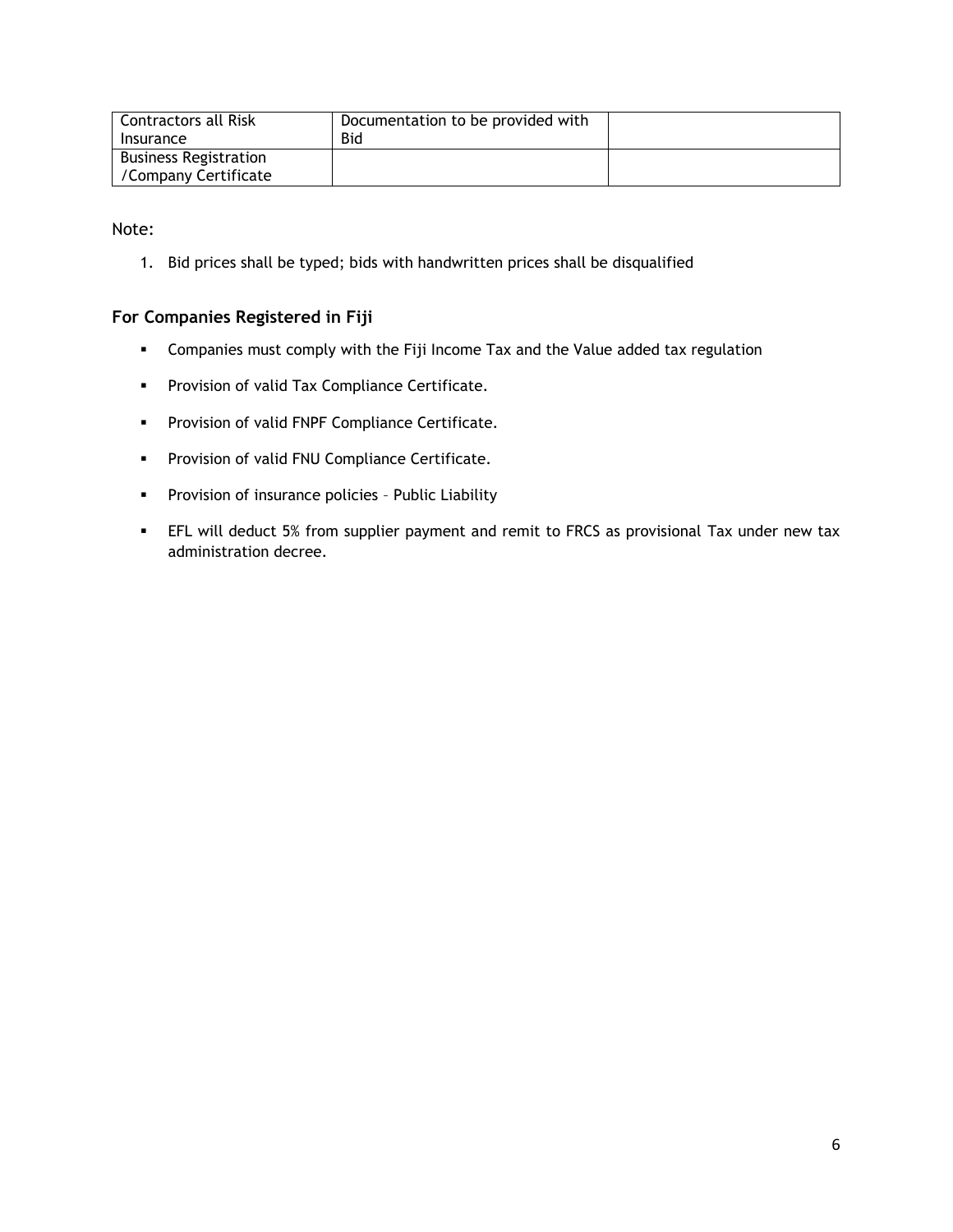### **4. General Requirements**

The following details are to be also submitted with the tender bid:

a. Truck Driver and Excavator Operator details (Name, FNPF number, Years of Employment, years of experience etc.)

- b. PPE details of Driver
- c. License details of driver (ID card copy to be provided)

It is mandatory to provide details of driver and company experience. Failure to provide such details and inexperience may result in bidder being disqualified for award of tender.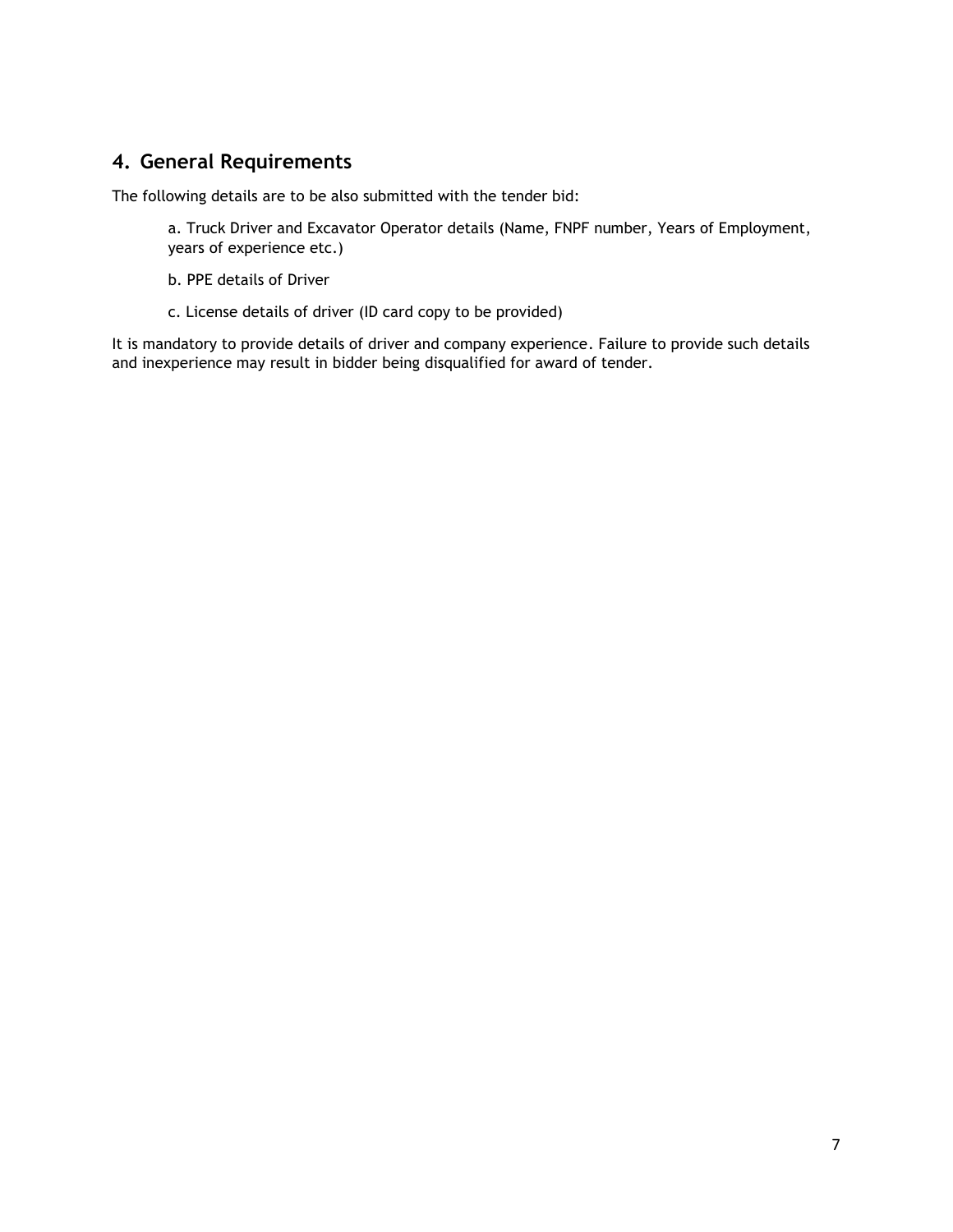# <span id="page-9-0"></span>**5. Pricing Schedule**

| <b>Tower</b><br>Reference | <b>Stockpile</b><br>Location                 | Cartage<br>Distance (km) | Anticipated<br><b>Quantity of</b><br>AP65 (m3) | <b>Bidders Unit</b><br>Rate/meter<br>cubic-FJD\$<br>(VIP) | <b>Lump Sum Price</b><br>$FJD \$ $(VIP)$             |
|---------------------------|----------------------------------------------|--------------------------|------------------------------------------------|-----------------------------------------------------------|------------------------------------------------------|
| T38 to T41A               | Nuku Stockpile<br>to Saumakia<br>Stockpile   | 8.1km                    | 3800                                           | \$                                                        | \$ (Anticipated<br>Quantity x Unit<br>Rate/m3)       |
| T42 to T43                | Nuku Stockpile<br>to Navuniyasi<br>Stockpile | 12km                     | 2100                                           | \$                                                        | \$(Anticipated<br><b>Quantity x Unit</b><br>Rate/m3) |
| $\cdots$ $\cdots$         | $\mathbf{1}$ and $\mathbf{1}$                | .<br>$\cdots$            | .                                              | Total Tender Price FJD \$ VIP<br>$\cdots$<br>.            | \$                                                   |

"Bid prices shall be typed; bids with handwritten prices shall be disqualified".

Note: The loading of base course shall be included in the unit rate per meter cubic as per above table. No additional charges will be paid if deviated from the pricing schedule.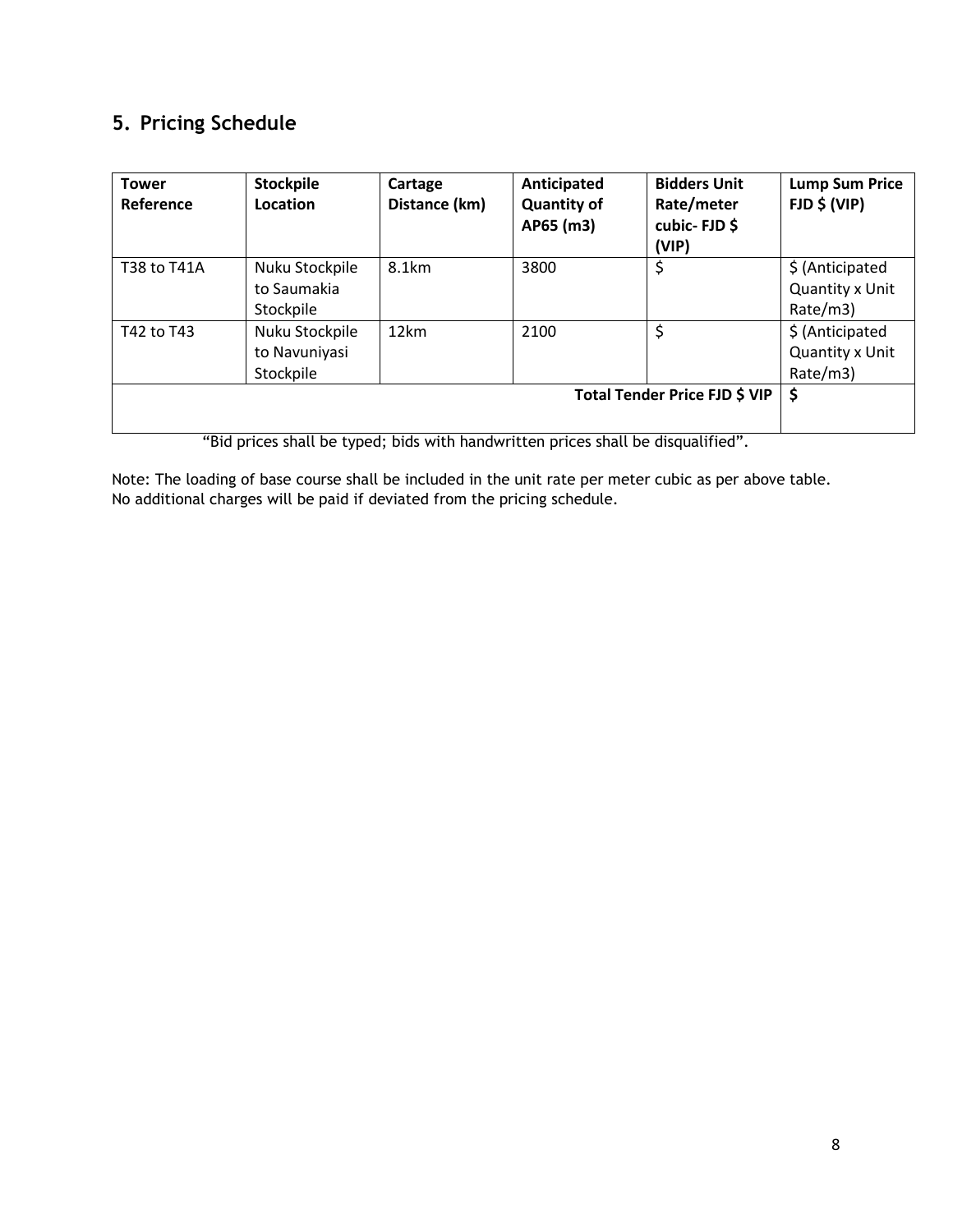## <span id="page-10-0"></span>**6. Price Validity**

The prices must be valid for a minimum of 3 months from date of close of tender. In exceptional circumstances, EFL may solicit the Bidder's consent to an extension of the period of validity. The request and the responses thereto shall be made in writing.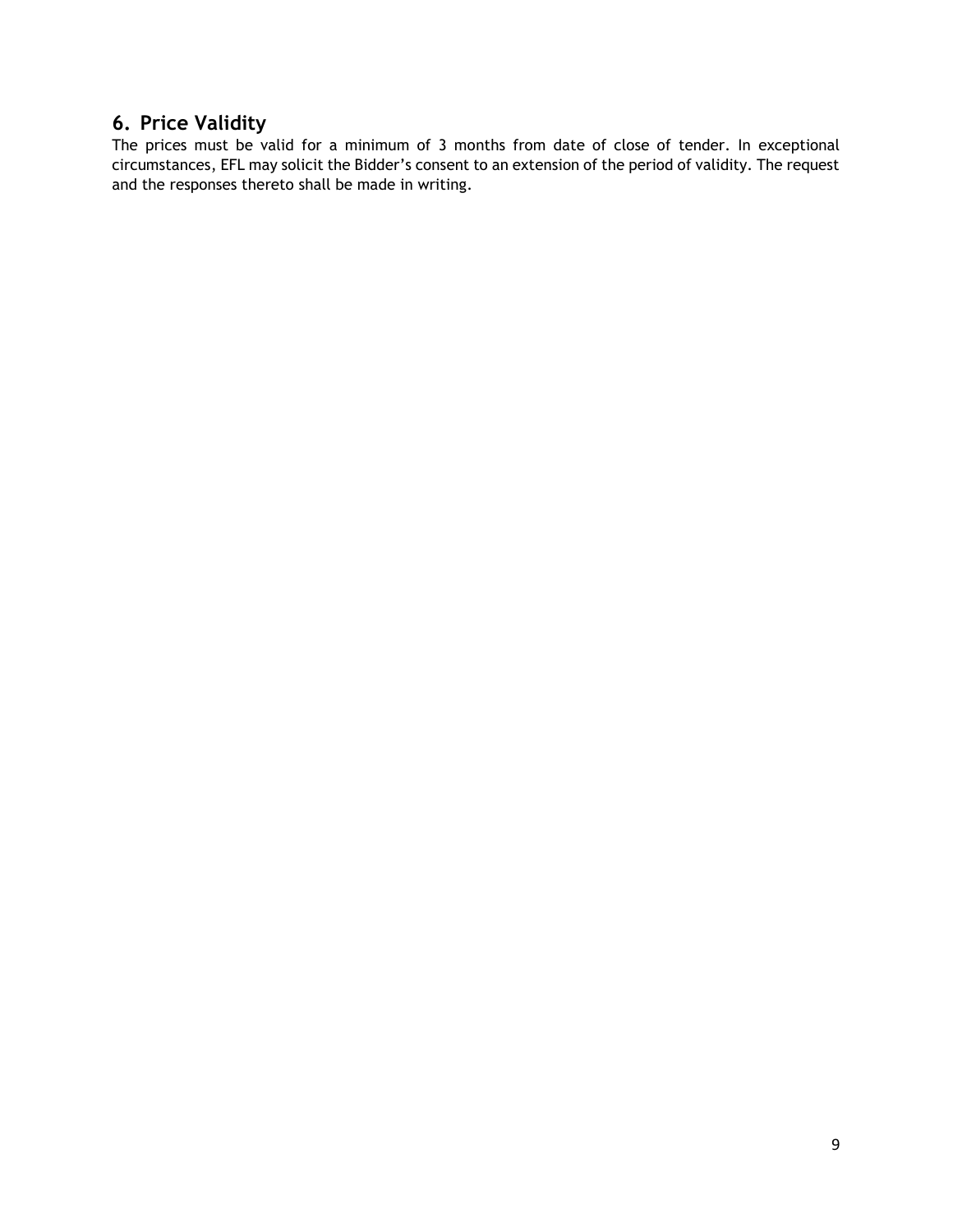#### **TENDER SUBMISSION CHECK LIST**

| The Bidders must ensure that the details and documentation mention below must<br>be submitted as part of their tender Bid |
|---------------------------------------------------------------------------------------------------------------------------|
| Tender Number____________________                                                                                         |
|                                                                                                                           |
|                                                                                                                           |
| (Attach copy of Registration Certificate)                                                                                 |
|                                                                                                                           |
|                                                                                                                           |
|                                                                                                                           |
|                                                                                                                           |
|                                                                                                                           |
|                                                                                                                           |
|                                                                                                                           |
| (Attach copy of the VAT/TIN Registration Certificate - Local Bidders Only (Mandatory)                                     |
|                                                                                                                           |
| (For Local Bidders only) (Mandatory)                                                                                      |
| Provide a copy of Valid FNPF Compliance Certificate (Mandatory- Local Bidders only)                                       |
| Provide a copy of Valid FRCS (Tax) Compliance Certificate (Mandatory Local Bidders only)                                  |
| Provide a copy of Valid FNU Compliance Certificate (Mandatory Local Bidders only)                                         |
|                                                                                                                           |
| I declare that all the above information is correct.                                                                      |
| Name:                                                                                                                     |
| Position: _____________________                                                                                           |
| Sign:                                                                                                                     |
| Date: _______________________                                                                                             |